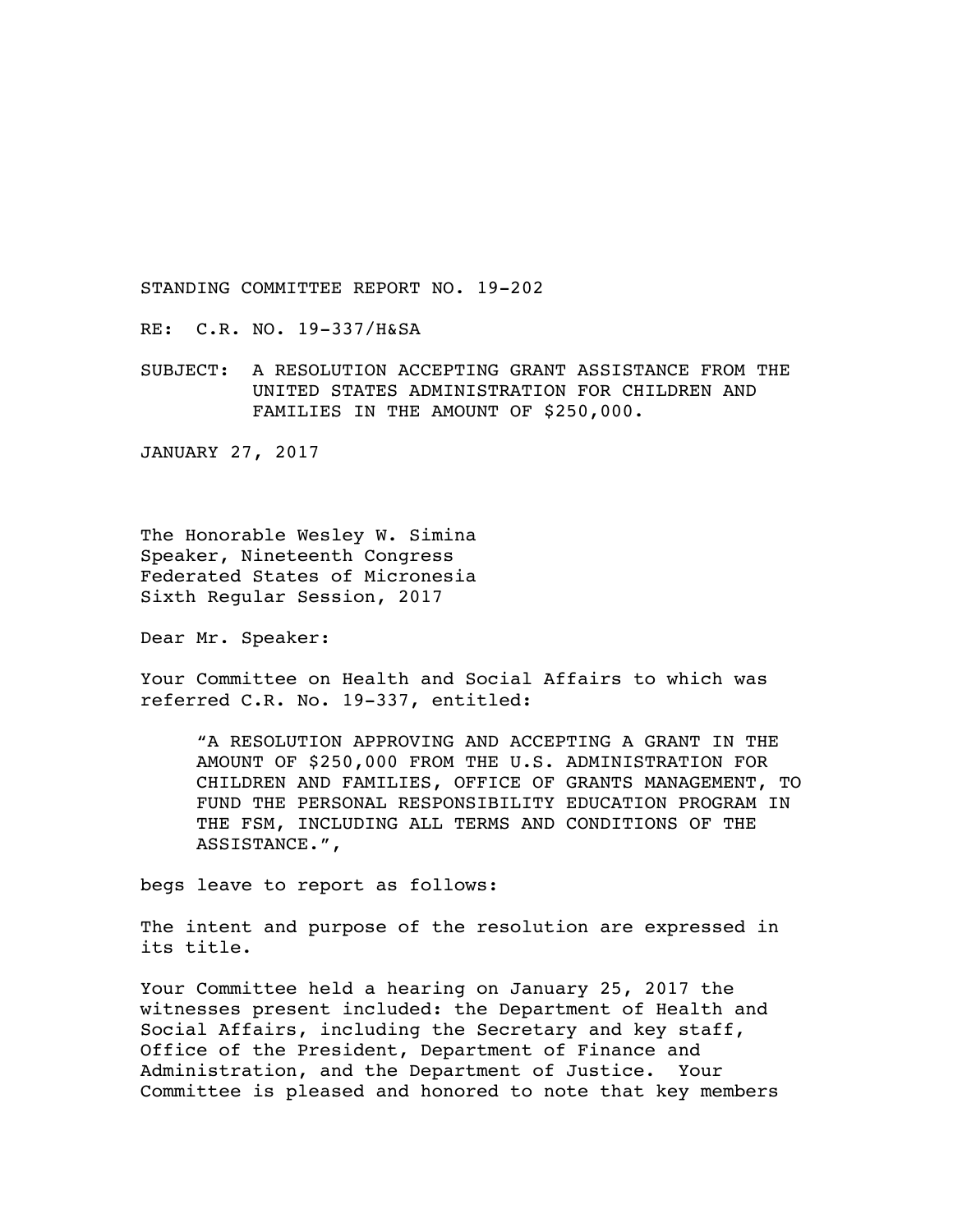STANDING COMMITTEE REPORT NO. 19-202

RE: C.R. NO. 19-337/H&SA

SUBJECT: A RESOLUTION ACCEPTING GRANT ASSISTANCE FROM THE UNITED STATES ADMINISTRATION FOR CHILDREN AND FAMILIES IN THE AMOUNT OF \$250,000.

JANUARY 27, 2017

of the administration and the directors for the State Departments of Health were also present at our hearing.

The program funded by this grant works particularly with children in grades 6 to 8, to promote healthy activities and to discourage risk behavior. In the past this grant has funded the curriculum regarding personal responsibility for this age group.

Your Committee discussed the effectiveness of this program in our four States. The Department of Health and Social Affairs advised the Committee that currently all four States have coordinators on location that are funded by this grant. The Committee requested performance reports and a breakdown of activities for each of the four States so that oversight may be done during the next session of Congress.

The Committee is very supportive of programs to assist our young people, and believes that the work supported by this grant is important. Therefore, your Committee is in accord with the intent and purpose of C.R. No. 19-337, and recommends its adoption in the form attached hereto.